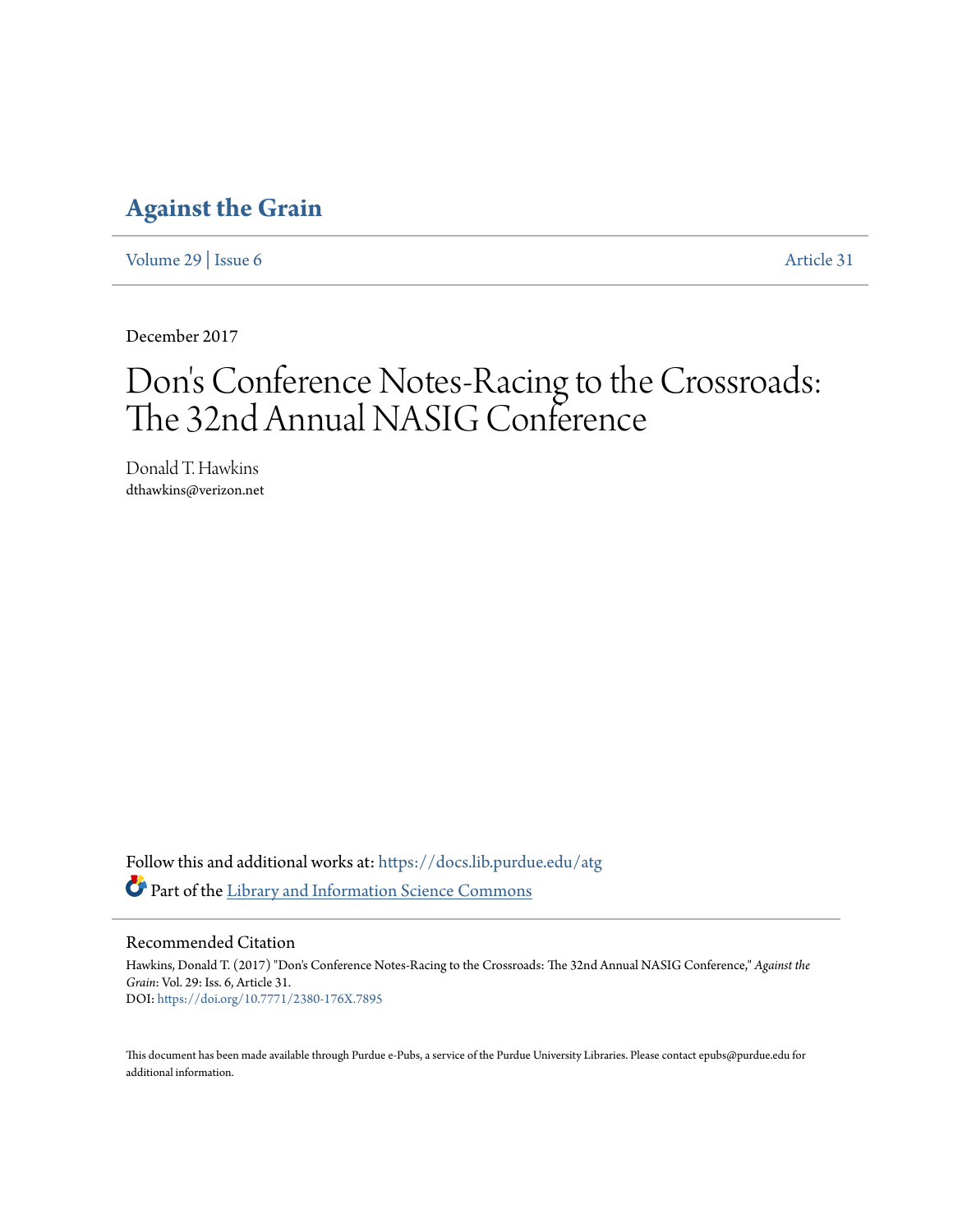by **Donald T. Hawkins** (Freelance Conference Blogger and Editor) <dthawkins@verizon.net>

### **Racing to the Crossroads: The 32nd Annual NASIG Conference**

Guest Columnist: **Steve Oberg** (Group Leader for Resource Description and Digital Initiatives, Wheaton College, and NASIG President) <soberg@wheaton.edu>

dynamic theme of *"Racing to the Crossroads"* set the stage for NASIG's 32nd Annual Conference and was entirely appropriate given the location in Indianapolis, IN, home of the world-famous Indianapolis 500 and known as the **NASIG's 32nd Annual Conference** and was entirely appropriate given the location in Indianapolis, IN, home of the world-famous from June 8-11, this annual conference was a stellar venue for interesting and innovative presentations and discussions about issues of importance for us all: data science and management, best practices for e-resources accessibility, core competencies for e-resources librarianship (as a side note, **NASIG** wrote a highly regarded core competencies document, published a few years ago),<sup>1</sup> how to successfully collaborate with vendor colleagues to launch new services or programs, scholarly communications issues such as working with and promoting Open Educational Resources, and much more.

**NASIG's** programming continued to impress with its combination of stimulating and thought-provoking Vision Sessions (one held each morning of the event), concurrent sessions, a well-attended Vendor Expo, a Great Ideas Showcase, Snapshot Sessions, and Vendor Lightning Talks. A new and interesting program element, Student Snapshot Sessions, was added to the program to provide an opportunity for student attendees

to get their feet wet by presenting at a professional conference in a welcoming atmosphere; they were very well received.<sup>2</sup>

At the Indianapolis conference **NASIG** also successfully launched its student mentoring initiative, which pairs experienced librarians with students for a year, giving students the benefit of mentors to guide them as they explore their courses and firm up their career objectives. In other words, **NASIG** builds on its biggest strength: fostering and extending relationships, thus creating an engaged and supportive community of people interested in the distribution, acquisition, and long-term accessibility of information resources in all formats and business models (to quote directly from its vision statement). Those who have past experience with managing serials (think of title changes, a journal that has various supplements, etc.) will recognize how natural this relationship fits with what **NASIG** has been and is continuing to do so well, but not limited

to serials. Rather, **NASIG** is actively engaged in best practices for managing e-resources of all types as well as broad issues of scholarly communications.

This push into broader areas was illustrated by the opening Vision Session speaker, **Dr. Michel Dumontier** of **Maastricht University** in the Netherlands, who spoke on "Advancing Discovery Science with FAIR Data Stewardship." **Dumontier** began his talk by highlighting problems with reproducibility of research findings. He said that, for example, fully 64% of research in psychology cannot be replicated. Why? Because science is hard, statistics aren't sufficient for the kinds of data being collected, biology is unruly, and medicine is very complex. He argued that we need new ways to think about discovery science (in his talk, "discovery science" meant drug discovery), and our current approaches aren't good enough to validate research studies. He therefore argued that we need to figure out ways to use data sets to increase confidence in a particular hypothesis by means of meta-analysis. **Dumontier's** research efforts are focused on building a massive, decentralized knowledge graph built on independent data sets, called Bio2RDF. With this kind of tool, we can better understand and more quickly figure out the best ways to fight new problems such as the sudden spread of



**Steve Oberg**



the Ebola virus. As part of these efforts, he spoke at length about FAIR (Findable, Accessible, Interoperable, Re-usable) data principles, and articulated his belief that libraries

have a critical role to play. In his mind, FAIR principles should apply to *all* digital resources including software, scholarly publications, etc., not just data. He also spoke about the value of semantic publishing: ways to communicate and re-use publications (data, citations, and text) at will and as a norm. There were several questions from the audience but one that particularly interested me was whether the thesis text of scholarly articles themselves could also be re-used somehow, and **Dumontier** responded by talking about the development of argumentation networks. It was fascinating, and I had the strongest sense that we were getting a glimpse into the future of scholarly communication — except that it is happening right now!

**April Hathcock**, Scholarly Communications Librarian at **New York University**, was the second Vision Session Speaker. Her session, titled "Racing to the Crossroads of Scholarly Communication (But Who Are We Leaving Behind)," was an eloquent plea for us to consider who is being left behind, where are we racing to, and what are our core values. She began her presentation requesting a minute of silence to honor Native Americans whose land we occupied. **Hathcock** stated that we can't have intellectual freedom without access, and open access is a key to possibly bringing about an equal playing field, but we need to be intentional about it. We also need to bring voices from the margins into the scholarly communication system. One of the more arresting slides she showed us to illustrate her con-

> cerns featured a graph showing the preponderance of North American and European scholarly output represented in the Web of Science, whereas voices from areas such as Latin America and Asia are underrepresented. She noted some efforts that are attempts to redress the imbalance, for example, a **Mellon** grant that was given to the **University of Arizona Press** to provide open access to indigenous studies books. I was particularly struck by her statement: "What's the point of coming to the intersection if we find the same faces are there with us that were there at the beginning, and we have all come from the same places?" She encouraged the audience to explore detours on the way to the intersection or crossroads. **Hathcock** also highlighted the work of FORCE11 (*https://www.force11.org*), which bills itself as "The Future of Research Communications and e-Scholarship," noting how it is actively engaged in issues of representation, intersectionality, diversity, and more.

The final Vision Session was presented by **Dr. Carol Tilley**, Associate Professor in the School of Information Sciences at the **University of Illinois at Urbana-Champaign**. A noted scholar on the history of comics whose research has been highlighted in the *New York Times* and elsewhere, **Tilley** spoke passionately about the rightful place for comics as a vital part of our intellectual and cultural history, a place that has too often and too frequently been in doubt. She walked us through the somewhat sordid history of anti-comics crusades in the 1950s and 1960s led by **Fredric Wertham**, which resulted in the formation of the Comics Code Authority, an industry-based initiative to screen and censor comic books published in the U.S. according to certain standards. She noted that this effort lasted into the 21st century. (**Wertham**, the crusader against comics, published his findings in the 1954 book, *Seduction of the Innocent*, which was highly influential in shaping people's perspectives on the role and value of comics in society.) **Tilley's** research conclusively revealed huge problems with **Wertham's** findings, much of which was fabricated or overstated. As a result of anti-comics crusading, this important form of publication became less popular over time and was not held in high esteem by

#### *continued on page 78*